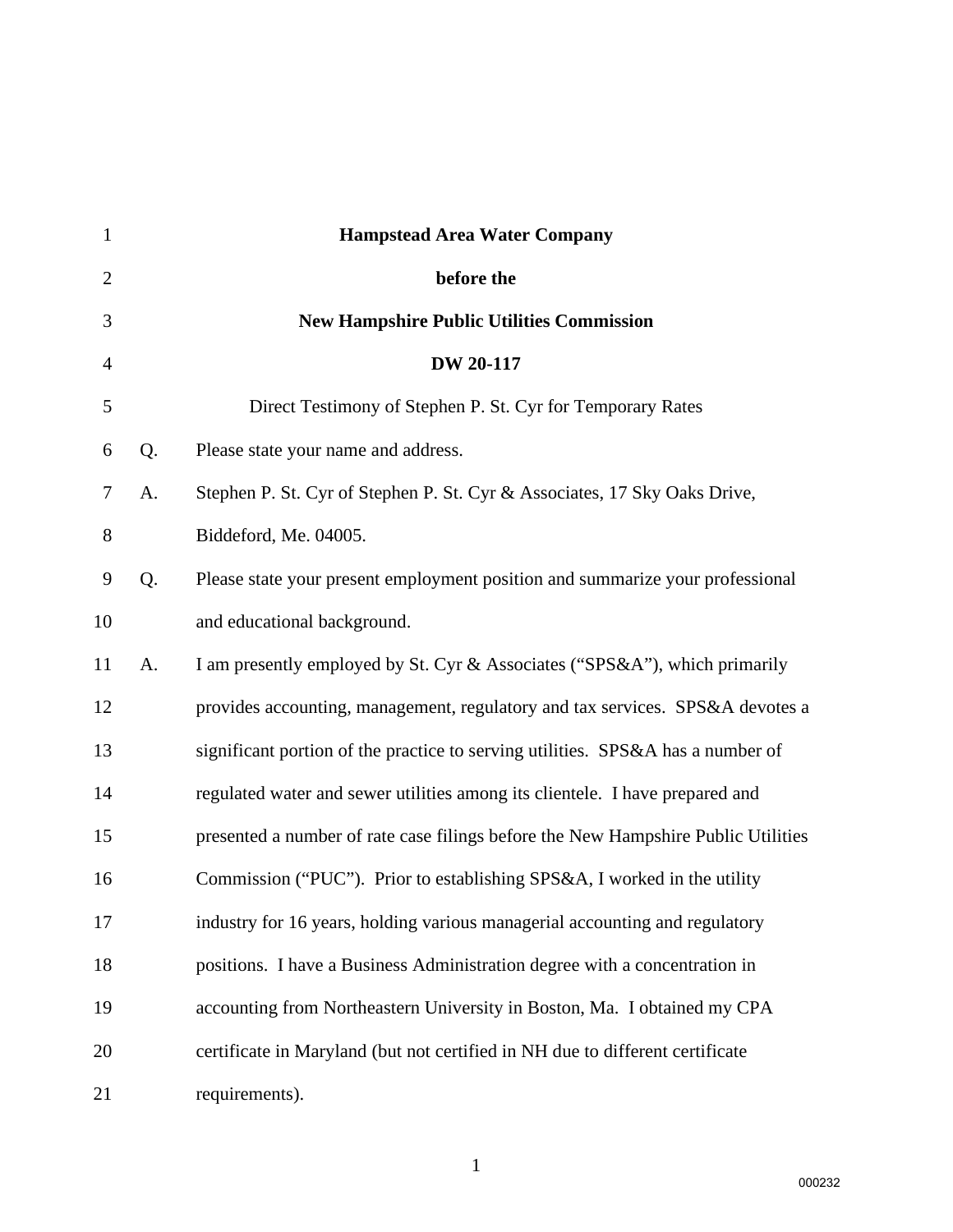| 1              | Q. | Is SPS&A presently providing services to Hampstead Area Water Company               |
|----------------|----|-------------------------------------------------------------------------------------|
| $\overline{2}$ |    | ("HAWC" or the "Company")?                                                          |
| 3              | A. | Yes. SPS&A assists HAWC in its year end closing and preparation of financial        |
| $\overline{4}$ |    | statement and tax returns. SPS&A assists HAWC in various regulatory filings         |
| 5              |    | including expansion of its franchise, financing of construction projects and        |
| 6              |    | adjusting rates. SPS&A has been engaged to prepare the various temporary rate       |
| 7              |    | case exhibits, supporting schedules and written testimony.                          |
| $8\,$          | Q. | Are there specific things prompting the temporary rate filing?                      |
| 9              | A. | Yes. HAWC did not earn its authorized rate of return during the test year. As       |
| 10             |    | such, part of the rate application is simply to allow HAWC to recover its costs and |
| 11             |    | earn its PUC approved rates of return. Second, HAWC incurred normal                 |
| 12             |    | replacement of plant and/or new plant during the test year. Third, HAWC has         |
| 13             |    | incurred normal increases in expenses. Finally, HAWC's last rate increase was       |
| 14             |    | approved in DW 17-118, based on a proformed 2016 test year. With the proposed       |
| 15             |    | increase in temporary rates and revenues, HAWC should be able to recover its        |
| 16             |    | investments, cover its expenses, earn its PUC approved rate of return on its        |
| 17             |    | investment and continue to provide service to its customers at fair and reasonable  |
| 18             |    | rates.                                                                              |
| 19             |    |                                                                                     |
| 20             |    |                                                                                     |
| 21             |    |                                                                                     |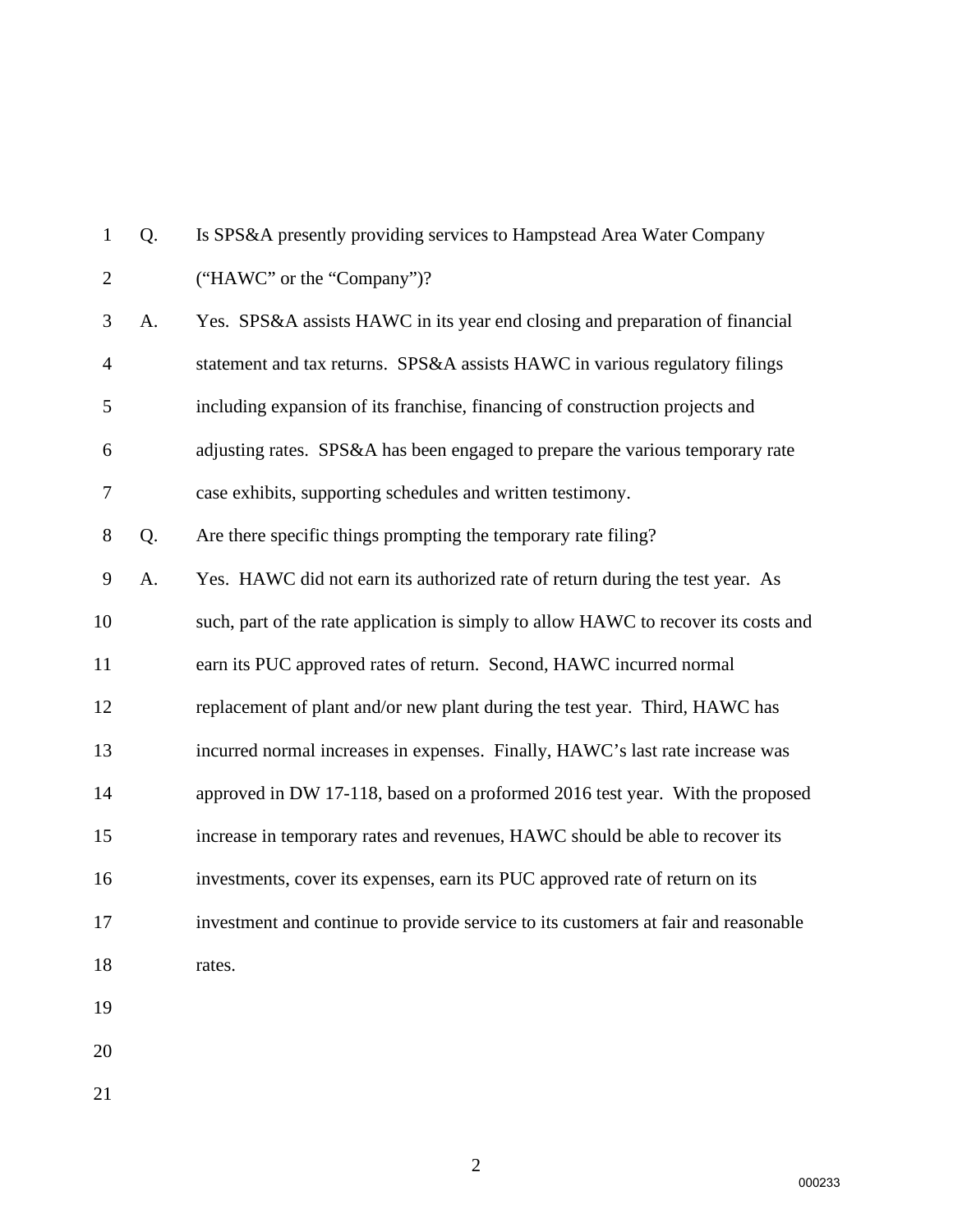| 1              | Q. | Please provide an overview of the temporary rate filing.                           |
|----------------|----|------------------------------------------------------------------------------------|
| $\overline{2}$ | A. | The temporary rate filing is the same as the permanent rate filing, except for the |
| 3              |    | elimination of certain pro forma adjustments that are more appropriately reviewed  |
| 4              |    | as part of the permanent rate filing. HAWC adjusted the proposed revenue           |
| 5              |    | downward. It eliminated most of expense adjustments. It also eliminated all of     |
| 6              |    | rate base adjustments. In addition, HAWC eliminated the pro forma capital          |
| $\tau$         |    | structure and rate of return. With the elimination of the various adjustments,     |
| 8              |    | HAWC believes that the temporary increase in rates / revenues is fair, reasonable  |
| 9              |    | and manageable. It allows HAWC to earn its PUC approved rate of return on its      |
| 10             |    | prudently incurred investments and to pay for its necessary operating expenses.    |
| 11             |    | The proposed temporary increase will enable HAWC to continue providing good        |
| 12             |    | water with good pressure and reliability at a good price.                          |
| 13             | Q. | Is there anything else that you would like to address before you address the       |
| 14             |    | temporary rate filing and the temporary rate schedules?                            |
| 15             | A. | No.                                                                                |
| 16             | Q. | Are you familiar with the pending temporary rate application of the Company and    |
| 17             |    | with the various exhibits submitted as Schedules 1 through 5 inclusive, with       |
| 18             |    | related pages and attachments?                                                     |
| 19             | A. | Yes, I am. The temporary rate exhibits were prepared by me, utilizing the          |
| 20             |    | financial records of the Company with the assistance of Company personnel.         |
| 21             | Q. | What is the test year that the Company is using in this temporary rate filing?     |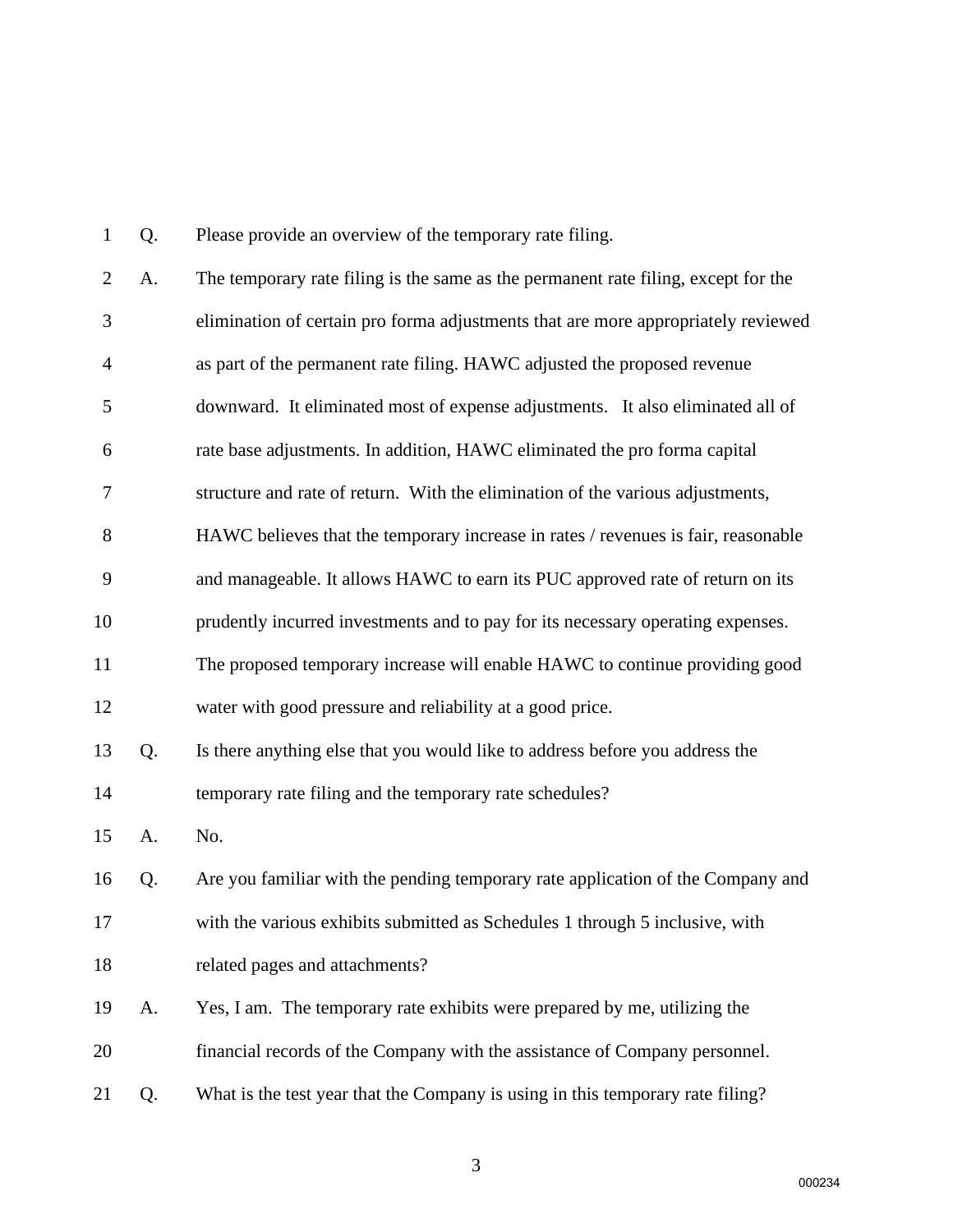| $\mathbf{1}$   | A. | The Company is utilizing the twelve months ended December 31, 2019.                 |
|----------------|----|-------------------------------------------------------------------------------------|
| $\overline{2}$ | Q. | Would you summarize the schedule entitled "Computation of Revenue Deficiency        |
| 3              |    | for the Test Year ended December 31, 2019."                                         |
| $\overline{4}$ | A. | Yes. This schedule summarizes the supporting schedules. The actual revenue          |
| 5              |    | deficiency for the test period amounts to \$224,853. It is based upon a 13 month    |
| 6              |    | average balance for 2019 of \$5,237,474 as summarized in Schedule 3. The            |
| 7              |    | Company is utilizing its actual rate of return of 5.78% for the actual test year.   |
| 8              |    | The actual rate of return of 5.78%, when multiplied by the rate base of             |
| 9              |    | \$5,237,474, results in an operating income requirement of \$302,531. As shown      |
| 10             |    | on Schedule 1, the actual net operating income for the test period was \$77,678.    |
| 11             |    | The operating income requirement less the net operating income results in an        |
| 12             |    | operating income deficiency of \$224,853. The tax effect on the operating income    |
| 13             |    | deficiency is \$0, resulting in a revenue deficiency of \$224,853.                  |
| 14             |    |                                                                                     |
| 15             |    | The pro forma revenue deficiency for the test year amounts to \$0. The Company      |
| 16             |    | made no adjustments to its rate base. The Company made no adjustments to the        |
| 17             |    | actual rate of return and made no adjustments to its actual capital structure. The  |
| 18             |    | Company is utilizing a 5.78% rate of return including its 9.95 authorized return on |
| 19             |    | equity. As such, the actual rate of return of 5.78%, when multiplied to actual rate |
| 20             |    | base of \$5,237,474, results in an operating income requirement of \$302,531. The   |
| 21             |    | Company increased its revenue by \$301,059 in order to allow the Company to         |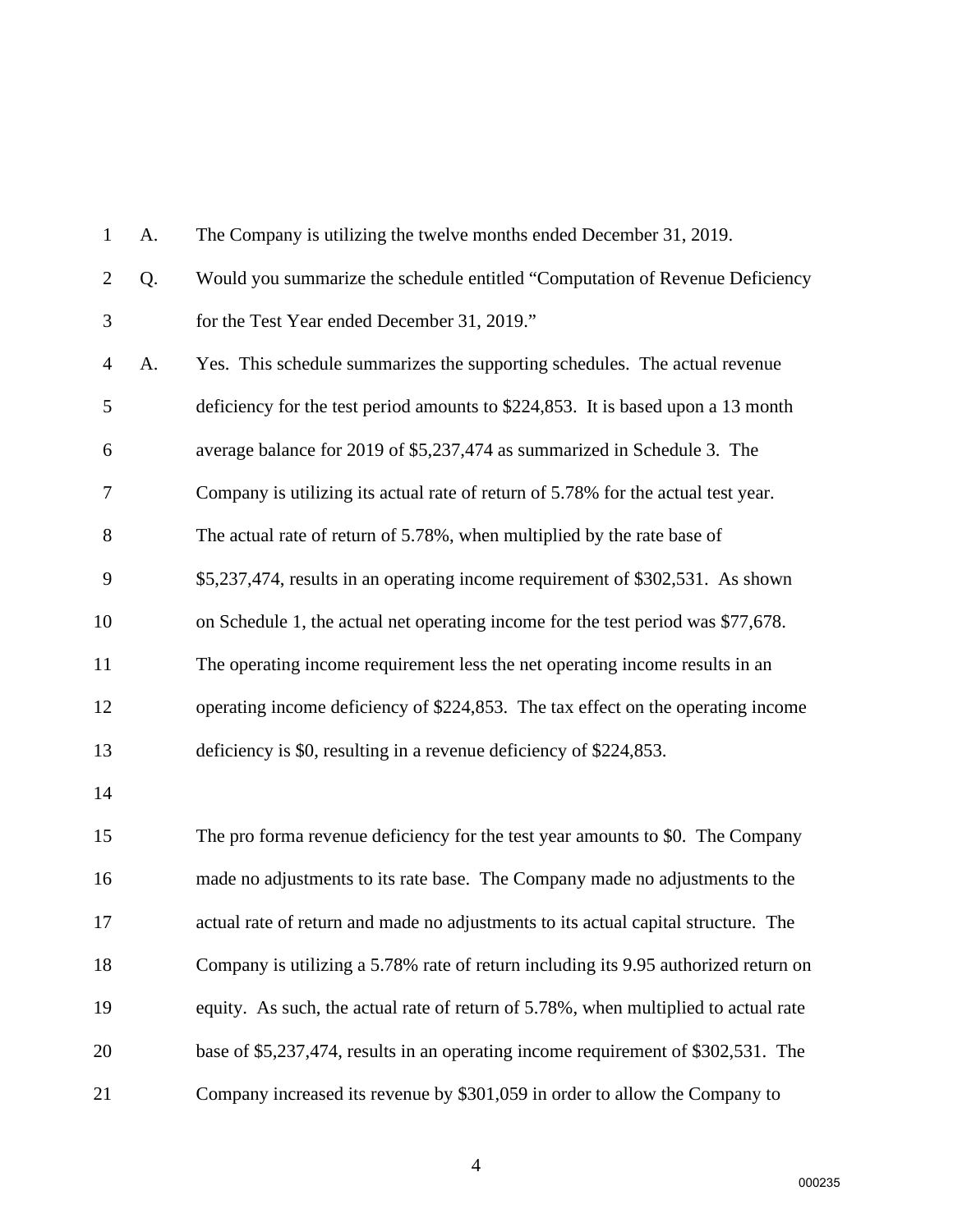| $\mathbf{1}$   |    | recover its expenses and to earn a fair and reasonable return on its investment. |
|----------------|----|----------------------------------------------------------------------------------|
| $\overline{2}$ | Q. | Would you please summarize Schedule 1, "Statement of Income," for the twelve     |
| 3              |    | months ended December 31, 2019?                                                  |
| $\overline{4}$ | A. | The first column (column b) of Schedule 1 shows the actual operating results of  |
| 5              |    | the Company from January 1, 2019 through December 31, 2019. The Company          |
| 6              |    | has filed its 2019 NHPUC Annual Report, which further supports the rate filing.  |
| 7              |    | During the twelve months ended December 31, 2019, the Company operating          |
| $8\,$          |    | revenues amounted to \$2,325,428, an increase of \$281,950 or 13.80%. The        |
| 9              |    | increase in operating revenue in 2019 was due to the increase in the number of   |
| 10             |    | customers and in the number of gallons sold. The Company customer base           |
| 11             |    | continues to grow. The Company had 3,857 customers as of December 31, 2019.      |
| 12             |    | The Company's operating expenses consist of operation and maintenance            |
| 13             |    | expenses, depreciation and amortization expenses, and taxes. The total 2019      |
| 14             |    | operating expenses amounted to \$2,247,750, an increase of \$190,302 or 9.25%.   |
| 15             |    | Operation and maintenance expenses increased \$162,998, primarily due to         |
| 16             |    | increased administrative and general expenses, transmission and distribution     |
| 17             |    | expenses and customer accounts expenses. Depreciation expenses increased by      |
| 18             |    | \$31,841. The increases were partially offset by lower taxes other than income.  |
| 19             |    | The Company's net operating income amounted to \$77,678.                         |
| 20             |    |                                                                                  |
| 21             |    | The Company reviewed a number of expense accounts in its preparation of the      |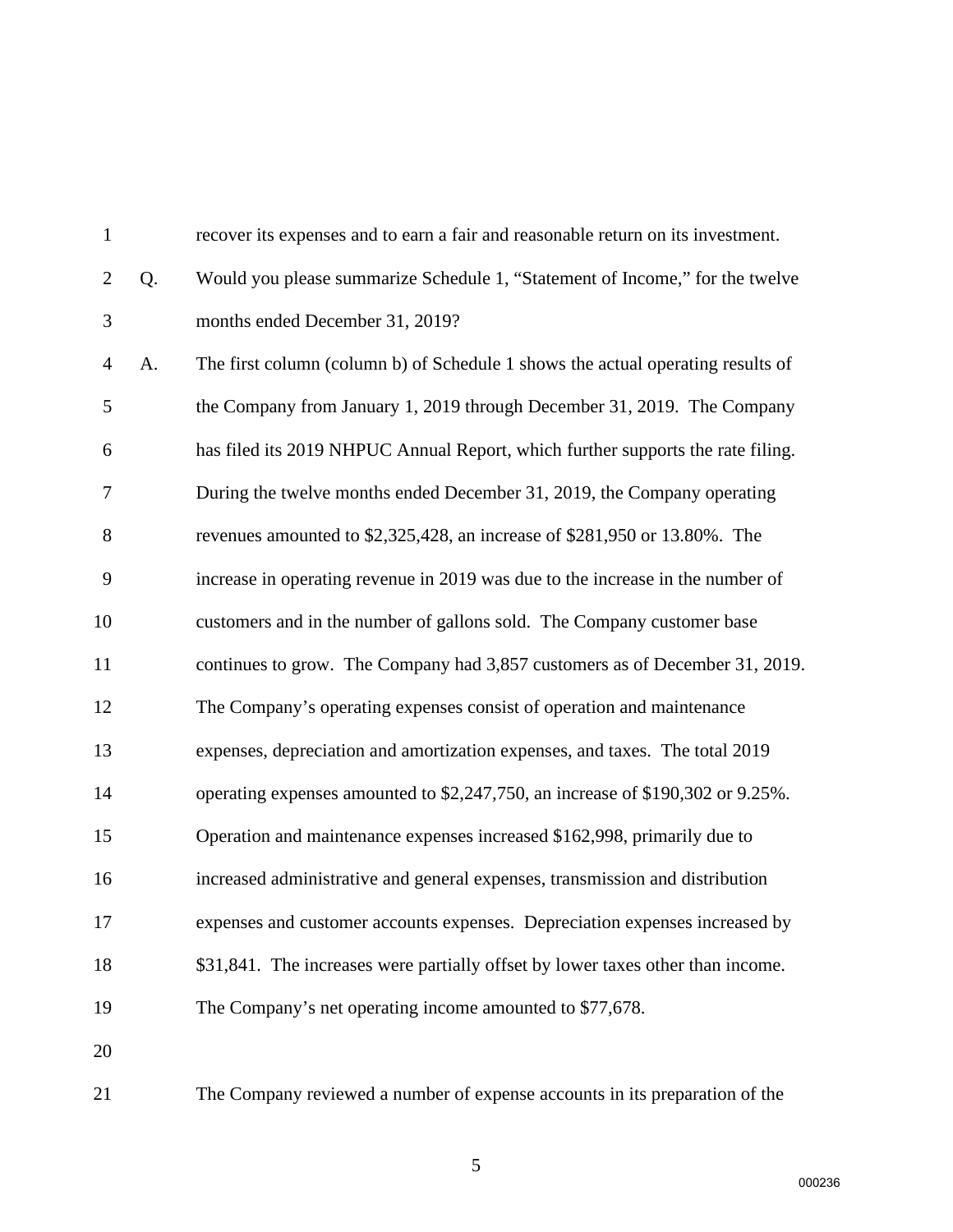| $\mathbf{1}$   |    | temporary rate filing but decided not to make any adjustments.                   |
|----------------|----|----------------------------------------------------------------------------------|
| $\overline{2}$ | Q. | Please explain each of the pro forma adjustments made to revenue as shown on     |
| 3              |    | Schedule 1, in the second column (column c) and further supported on Schedule    |
| 4              |    | 1A.                                                                              |
| 5              | A. | The Company made only one pro forma adjustment to revenue.                       |
| 6              |    | <b>Operating Revenues</b>                                                        |
| 7              |    | 1. Operating Revenues due to Sale of Water to Plaistow - \$0.                    |
| 8              |    |                                                                                  |
| 9              |    | 2. Operating Revenues needed to earn return and recover expenses - \$301,059.    |
| 10             |    | The pro forma adjustment to revenue represents the additional revenue of         |
| 11             |    | \$301,059 needed to recover the increase in its pro forma expenses and to earn a |
| 12             |    | reasonable return on its pro forma rate base.                                    |
| 13             | Q. | Did the Company make any pro forma adjustments to expenses?                      |
| 14             | A. | No.                                                                              |
| 15             |    | <b>Operating and Maintenance Expenses</b>                                        |
| 16             |    | 3. Purchased Water for Company - \$0.                                            |
| 17             |    |                                                                                  |
| 18             |    | 4. Purchased Water for Plaistow - \$0.                                           |
| 19             |    |                                                                                  |
| 20             |    | <u>5. Well Expenses – <math>(\\$0)</math>.</u>                                   |
| 21             |    | 6. Purchased Power $-$ (\$0).                                                    |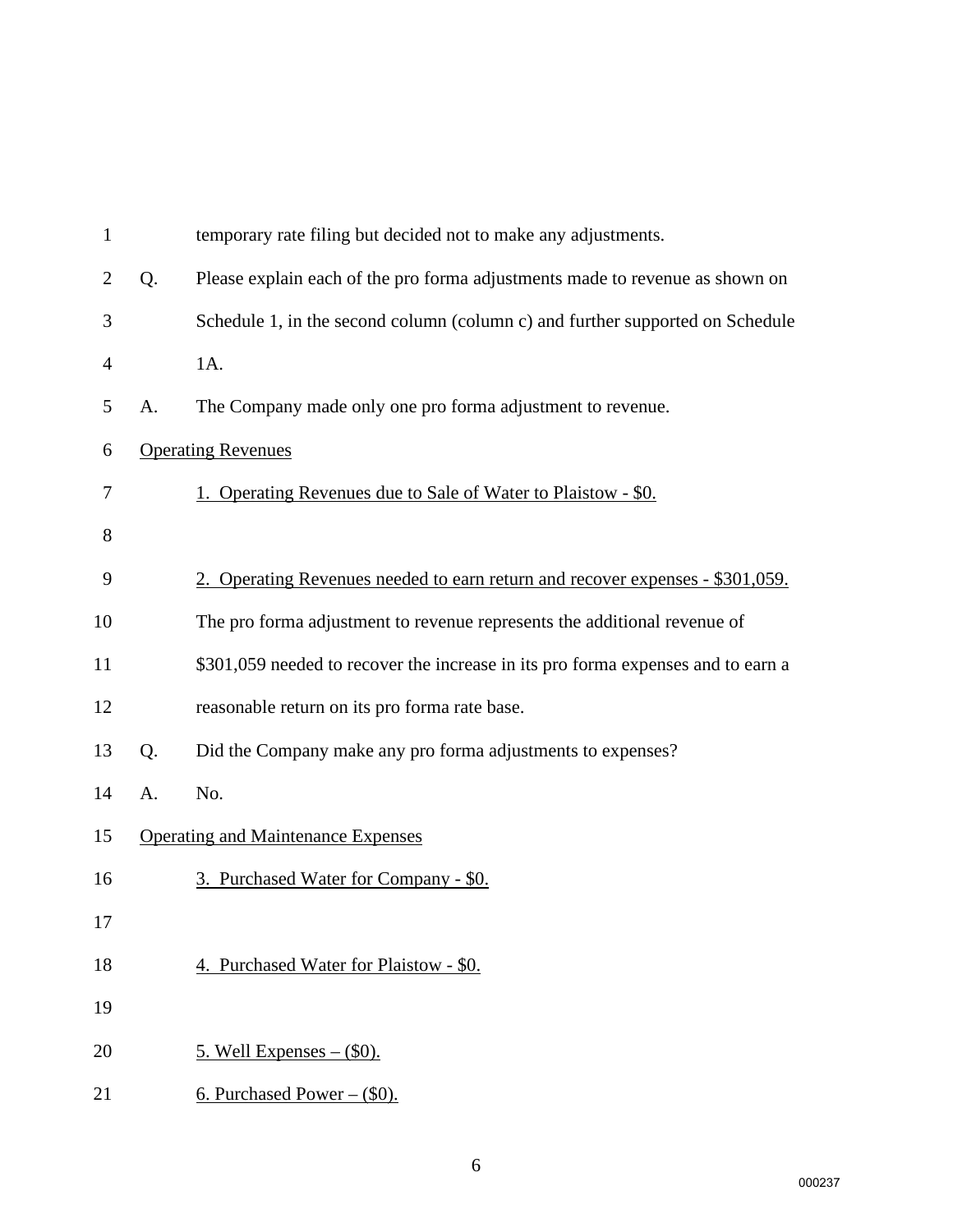| $\mathbf{1}$   |                                                                             |
|----------------|-----------------------------------------------------------------------------|
| $\mathbf{2}$   | 7. Pumping Expenses – \$0.                                                  |
| 3              |                                                                             |
| $\overline{4}$ | 8. Treatment Expenses - \$0.                                                |
| 5              |                                                                             |
| 6              | 9. Wages - \$0.                                                             |
| 7              |                                                                             |
| $8\,$          | 10. Payroll Taxes - \$0.                                                    |
| 9              |                                                                             |
| 10             | 11. Benefits – 401k, Health Ins & Life Ins - \$0.                           |
| 11             |                                                                             |
| 12             | 12. Management Agreement - \$0.                                             |
| 13             |                                                                             |
| 14             | 13. Outside Services - Legal and Accounting Expenses associated with CIAC   |
| 15             | Tax Review $-$ (\$0).                                                       |
| 16             |                                                                             |
| 17             | 14. Outside Services - Audit Expenses - &0.                                 |
| 18             |                                                                             |
| 19             | Total pro forma adjustments to operating and maintenance expenses amount to |
| 20             | $\underline{\$0}$ .                                                         |
| 21             | <b>Depreciation Expenses</b>                                                |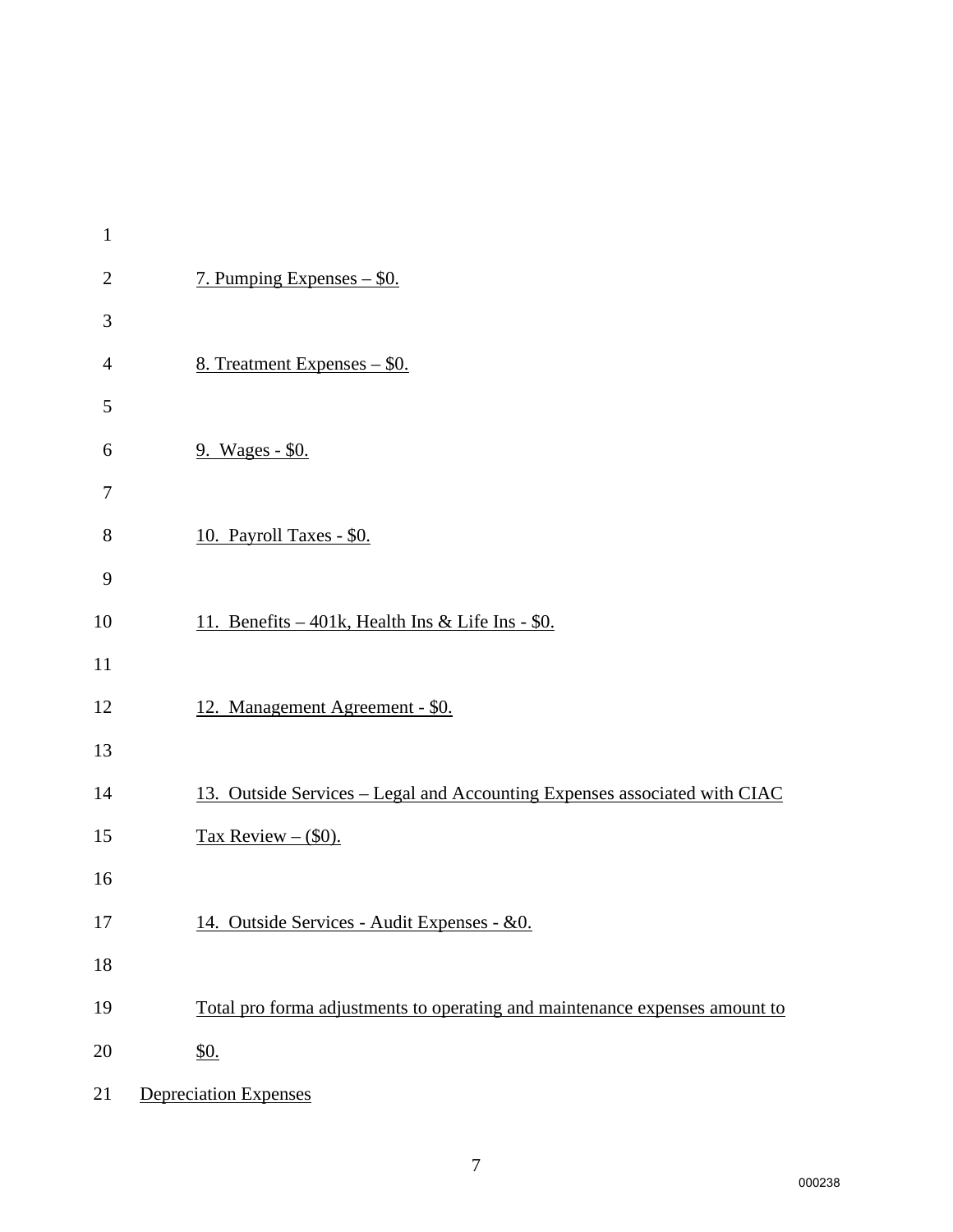| $\mathbf{1}$   | <u>15. Depreciation Expenses – <math>\frac{1}{2}</math> Depr on 2019 Additions to Plant - \$0.</u> |
|----------------|----------------------------------------------------------------------------------------------------|
| $\overline{2}$ |                                                                                                    |
| 3              | <u> 16. Depreciation Expenses – Atkinson Tank - \$0.</u>                                           |
| $\overline{4}$ |                                                                                                    |
| 5              | 17. Depreciation Expenses – SNHRWIP - \$0.                                                         |
| 6              |                                                                                                    |
| 7              | <u> 18. Depreciation Expenses – Other Projects - \$0.</u>                                          |
| 8              |                                                                                                    |
| 9              | <u>Total pro forma adjustments to depreciation expenses amount to \$0.</u>                         |
| 10             | Amortization of CIAC                                                                               |
| 11             | 19. Amortization of CIAC - 1/2 Amort on 2019 Adds to CIAC Plant - \$0.                             |
| 12             |                                                                                                    |
| 13             | 20. Amortization of CIAC - Atkinson Tank - \$0.                                                    |
| 14             |                                                                                                    |
| 15             | 21. Amortization of CIAC - SNHRWIP - \$0.                                                          |
| 16             |                                                                                                    |
| 17             | 22. Amortization Expense – Other - $$0$                                                            |
| 18             | Taxes other than income                                                                            |
| 19             | 23. Taxes other than Income - \$0.                                                                 |
| 20             |                                                                                                    |
| 21             | <b>Income Taxes</b>                                                                                |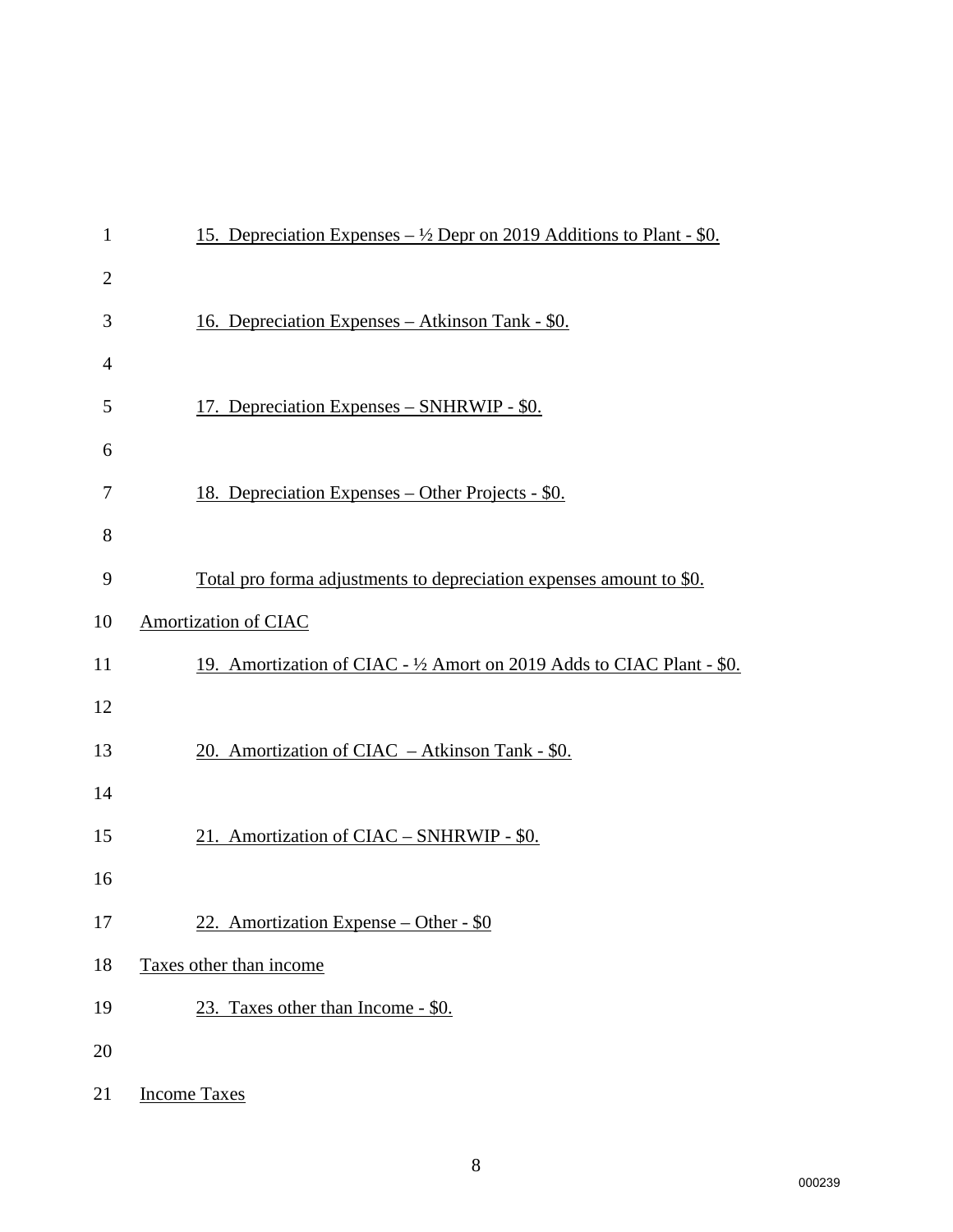| $\mathbf{1}$   |    | 24. State Business Taxes - \$19,496.                                                  |
|----------------|----|---------------------------------------------------------------------------------------|
| $\overline{2}$ |    | With the increase in revenue, and the increase in rate base, state business taxes are |
| 3              |    | expected to increase. See Schedule 1B for the calculation of state business taxes.    |
| $\overline{4}$ |    | 25. Federal Income Taxes - \$56,710.                                                  |
| 5              |    | With the increase in revenue, and the increase in rate base, federal income taxes     |
| 6              |    | are expected to increase. See Schedule 1B for the calculation of the federal          |
| 7              |    | income taxes.                                                                         |
| 8              |    | 26. Provision for Deferred Taxes - \$0.                                               |
| 9              |    | The total pro forma adjustments to income taxes amount to \$76,206.                   |
| 10             |    | The total pro forma adjustments to operating expenses amount to \$76,206.             |
| 11             | Q. | Does column d of Schedule 1 represent the sum of the actual test year amounts         |
| 12             |    | (column b) plus the pro forma adjustments (column c)?                                 |
| 13             | A. | Yes, it does.                                                                         |
| 14             | Q. | Does column e and f represent the revenue and expenses for the twelve months          |
| 15             |    | ended December 31, 2018 and 2017, respectively?                                       |
| 16             | A. | Yes, it does.                                                                         |
| 17             | Q. | Would you please explain Schedule 2 entitled "Balance Sheet"?                         |
| 18             | A. | Yes. This schedule shows the year end balances reflected on the balance sheets of     |
| 19             |    | the Company for 2019, 2018 and 2017. Utility Plant consists of numerous               |
| 20             |    | structures, wells, pumps, tanks, mains, services, meters, vehicles, and other plant.  |
| 21             |    | At December 31, 2019 the Company had utility plant of \$19,855,659. Since the         |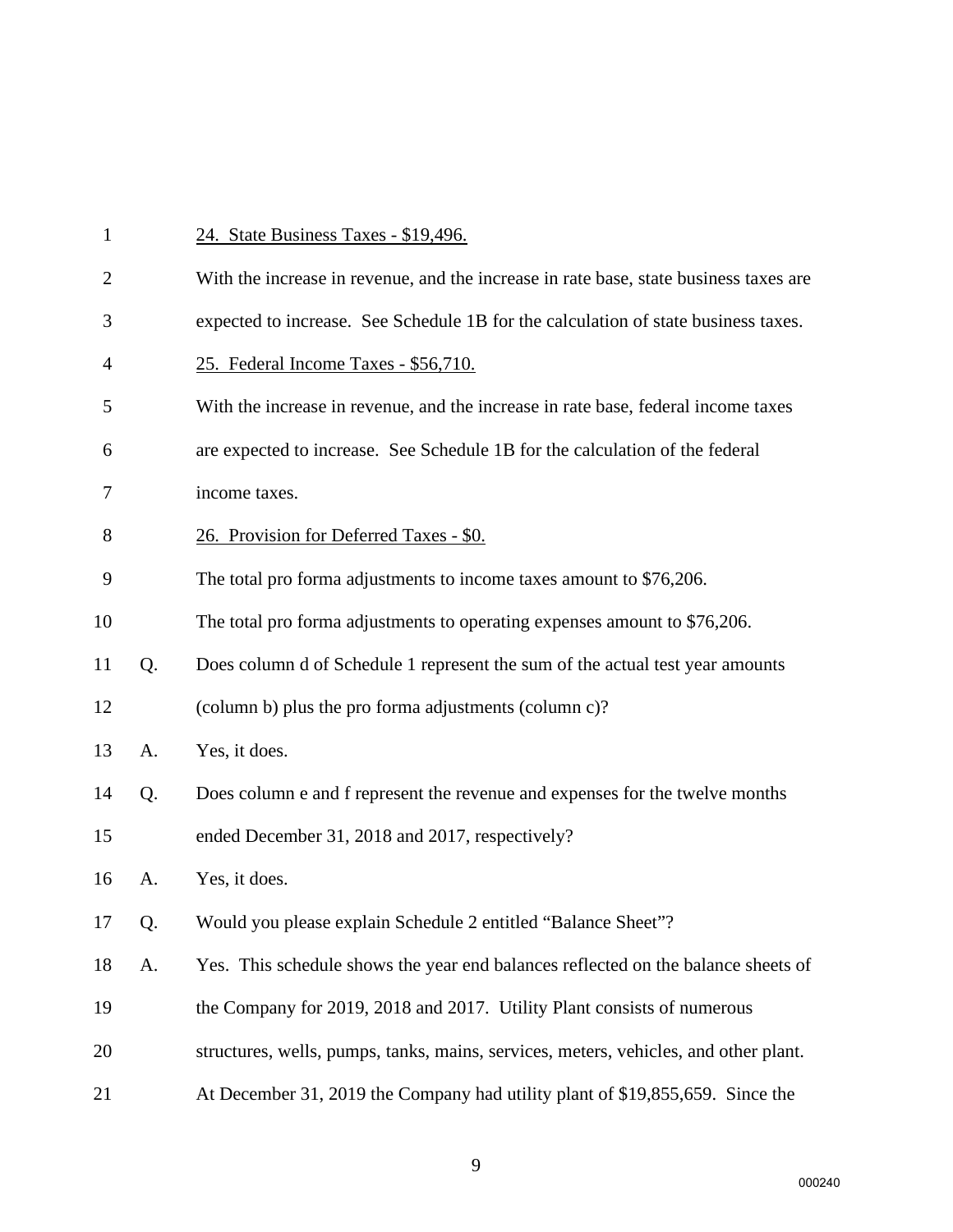| $\mathbf{1}$   | last rate case, the Company has added approximately \$3.2 million in plant.        |
|----------------|------------------------------------------------------------------------------------|
| $\overline{2}$ | Accumulated Depreciation represents the depreciation on these same assets from     |
| 3              | the date of purchase through December 31, 2019, using a straight-line              |
| $\overline{4}$ | depreciation method over the estimated useful life.                                |
| 5              | The Company's current and accrued assets amount to \$585,469, including            |
| 6              | \$40,520 of cash. The Company's cash position has declined in recent years.        |
| 7              | The Company also has deferred assets of \$1,229,920 including \$55,964 of          |
| 8              | unamortized debt expense, \$1,163,245 of miscellaneous deferred debits and         |
| 9              | \$10,711 of deferred tax assets. Miscellaneous deferred debits include \$986,176   |
| 10             | associated with the SNHRWIP.                                                       |
| 11             |                                                                                    |
| 12             | The Company's Equity Capital amounts to \$3,122,097 consisting of \$16,767 of      |
| 13             | common stock, \$4,054,354 of other paid in capital, and retained earnings of       |
| 14             | (\$949,024). Other paid in capital increased by \$400,000 in 2018 and \$500,000 in |
| 15             | 2019. The Company's negative retained earnings have been increasing in recent      |
| 16             | years due to net losses in 2018 and 2019. The Company's sole shareholder is the    |
| 17             | Christine (Lewis) Morse Revocable Family Trust of 2000. The number of shares       |
| 18             | authorized and outstanding is 300 and 100, respectively, with no par value. The    |
| 19             | Company's other long term debt outstanding amounts to \$4,504,424. In 2019 the     |
| 20             | Company borrowed \$590,201 from NH DES for the Atkinson Tank. The                  |
| 21             | borrowing was approved in PUC Order #26,230 in Docket DW 18-138. The               |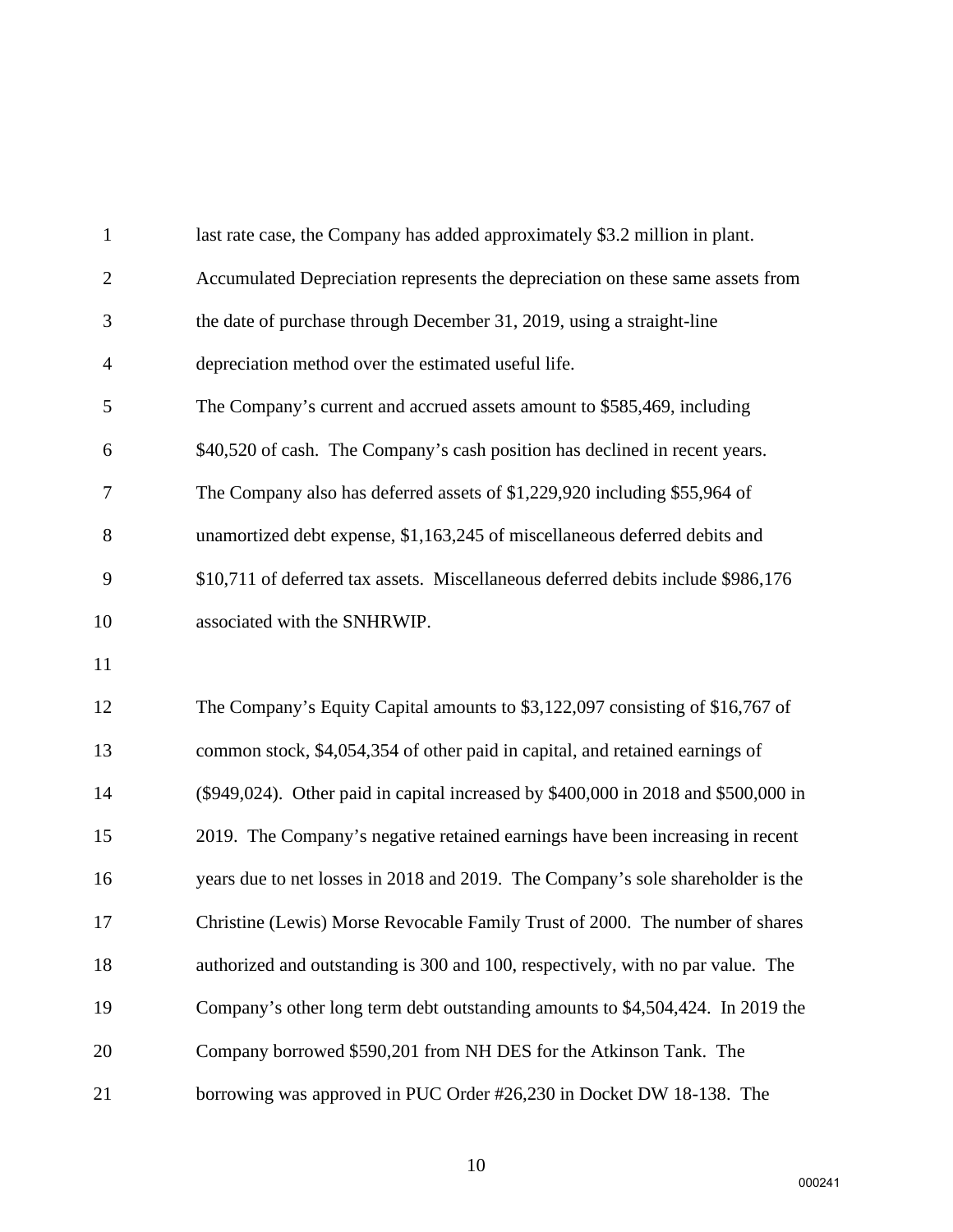| $\mathbf{1}$   |    | Company's total current and accrued liabilities amount to \$337,561 including         |
|----------------|----|---------------------------------------------------------------------------------------|
| $\overline{2}$ |    | \$156,209 accounts payable to Lewis Builders Development, Inc, an affiliated          |
| 3              |    | company. The Company's total deferred credits amount to \$966,258 including           |
| $\overline{4}$ |    | \$898,404 of state funding for the Atkinson Tank. The Company has net                 |
| 5              |    | contribution in aid of construction of \$5,366,446. The Company and its               |
| 6              |    | customers continue to benefit from CIAC, primarily from Lewis Builders                |
| 7              |    | Development, Inc.                                                                     |
| $8\,$          |    |                                                                                       |
| 9              | Q. | Would you please explain Schedule 3 entitled "Rate Base"?                             |
| 10             | A. | Columns $(b)$ - $(m)$ show the actual balances of the rate base items as per the      |
| 11             |    | Company's monthly financial statements. Column (n) shows the actual 13 month          |
| 12             |    | average balances, except for cash working capital, which reflects the cash            |
| 13             |    | working capital for 2019. Column (o) shows the 2019 pro forma adjustments.            |
| 14             |    | Column (p) shows the pro forma 2019 balances.                                         |
| 15             |    | The rate base consists of Utility Plant, less Accumulated Depreciation, Material $\&$ |
| 16             |    | Supplies, Miscellaneous Deferred Debits, Accumulated Deferred Income Taxes -          |
| 17             |    | Assets, Accumulated Deferred Income Taxes - Liabilities, Contributions in Aid         |
| 18             |    | of Construction and Accumulated Amortization of CIAC plus Cash Working                |
| 19             |    | Capital. The actual 13 month average rate base amounts to \$5,237,474. The            |
| 20             |    | Company made no adjustments to rate base.                                             |
|                |    |                                                                                       |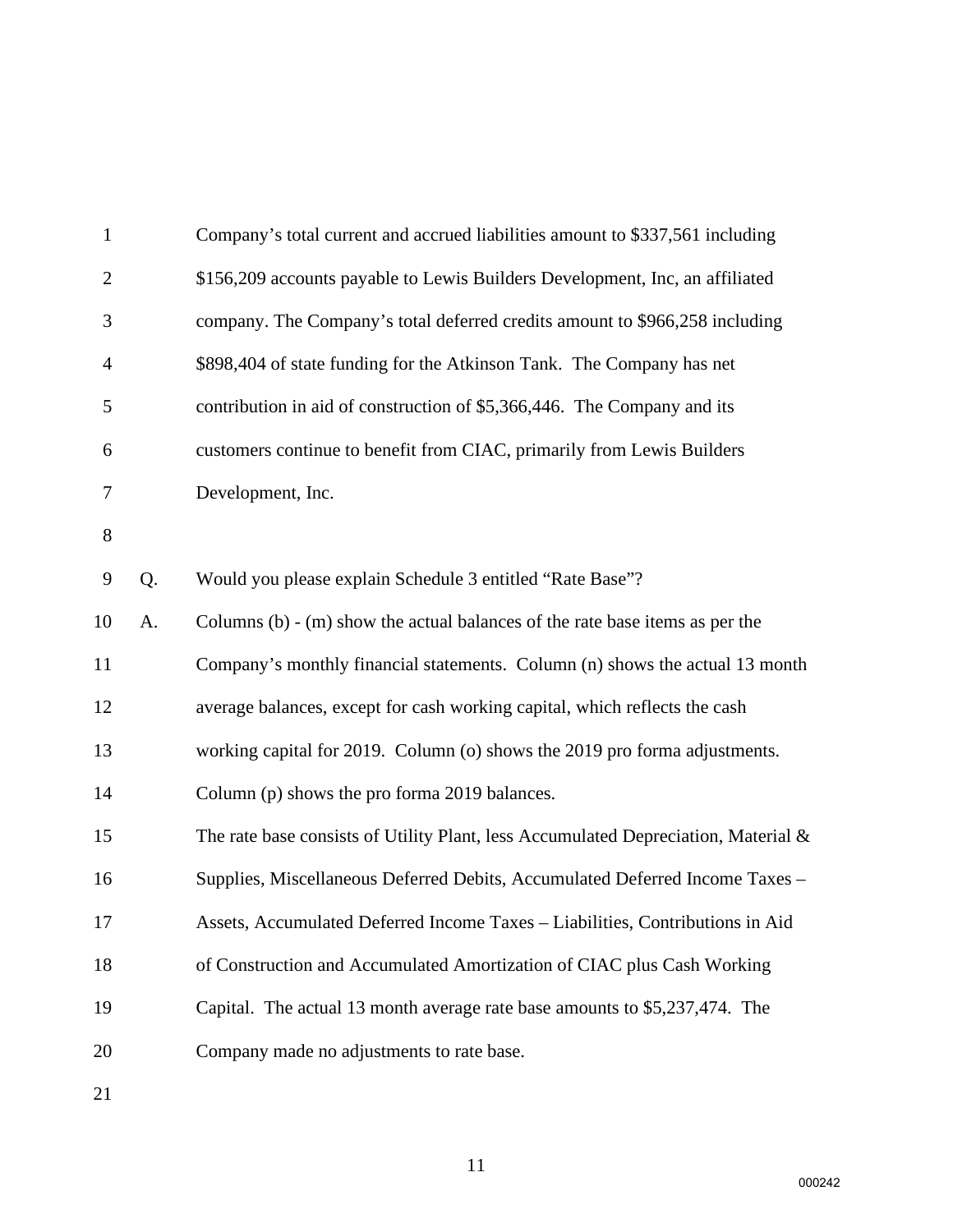| $\mathbf{1}$   | Q. | Would you please explain Schedule 4 entitled "Rate of Return Information"?          |
|----------------|----|-------------------------------------------------------------------------------------|
| $\overline{2}$ | A. | The Company's overall rates of return are 5.78% and 5.78% for 2019 actual and       |
| 3              |    | 2019 pro formed, respectively. It is derived from the weighted average cost rates   |
| $\overline{4}$ |    | associated with actual and pro formed long term debt and equity. The Company's      |
| 5              |    | capital structure consists of Equity and Debt Capital. The Company has no short     |
| 6              |    | term debt.                                                                          |
| 7              |    |                                                                                     |
| 8              |    | Its Actual Equity Capital consists of \$16,767 of Common Stock, \$4,054,354 of      |
| 9              |    | Other Paid in Capital, and Retained Earnings of (\$949,024). The Company has        |
| 10             |    | \$4,504,424 of long term debt at year end. See Schedule 5A. The Company's           |
| 11             |    | overall capital structure is more weighted to debt. In 2019 and 2018 the owner      |
| 12             |    | contributed \$500,000 and \$400,000 of other paid in capital. The proposed rate     |
| 13             |    | increase should improve earning, increase retained earnings and increase the        |
| 14             |    | equity portion of the capital structure. In 2020 the Company's owner has put in     |
| 15             |    | another \$300,000 of other paid in capital.                                         |
| 16             | Q. | Would you please explain Schedule 5A entitled "Actual Long Term Debt."              |
| 17             | A  | Schedule 5A shows the date of the notes, the borrower and lender, the original      |
| 18             |    | note amount, note term, interest rate, outstanding balance at 12/31/19 and          |
| 19             |    | 12/31/18, the 2019 interest expense, and cost rate. The total outstanding balance   |
| 20             |    | at 12/31/19 is \$4,504,424. The total 2019 interest expense is \$129,880. The total |
| 21             |    | actual debt cost rate is 2.88%.                                                     |